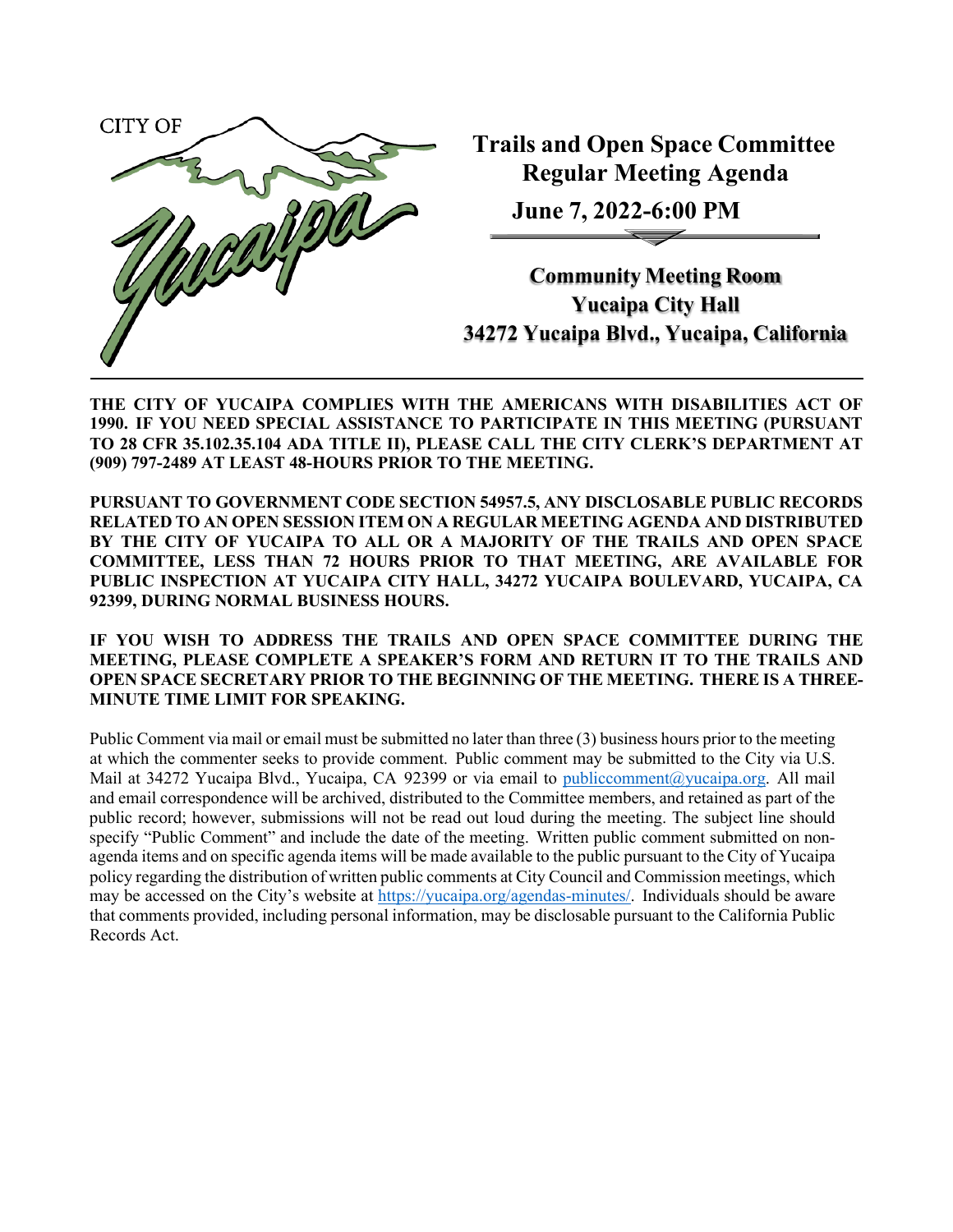Trails and Open Space Committee Regular Agenda for June 7, 2022 Page 2 of 2

- I. Call to Order
- II. Flag Salute
- III. Roll Call
- IV. Approval of Meeting Minutes
- V. Approval of Agenda
- VI. Committee Member Comments
- VII. Public Comment-There is a three-minute time limit for speaking
- VIII. Correspondence
- IX. Flood Corridor Protection Grant
- X. Take-A-Hike
	- Discuss Concept for Take-a-Hike Quiz Smart Phone Application
- XI. Adopt A Trail Program
- XII. Designated Public Multi-Use Trails
- XIII. Trail Connectivity
- XIV. Crafton Hills Conservancy
- XV. Yucaipa Equestrian Arena Committee
- XVI. Yucaipa Valley Conservancy
- XVII. Supporters of Wildwood Canyon
- XVIII. Staff Report
	- California Trails and Greenways Conference 2022
- XIX. Make-a-Difference Day (MADD) 2022
- XX. Trails Standards & Trail Map
- XXI. Other Business
	- Adopt a Park El Dorado Ranch Park
	- Ad Hoc Committee Report
		- o Ad-Hoc Committee Mountain Bike Park
	- Proposition 68 Grant Application
	- America Viticultural Planning Committee
	- Grant Funding Update
	- Yucaipa's Hillside "Y"
	- Committee Priority Setting
- XXII. Future Agenda Items
- XXIII. Adjournment